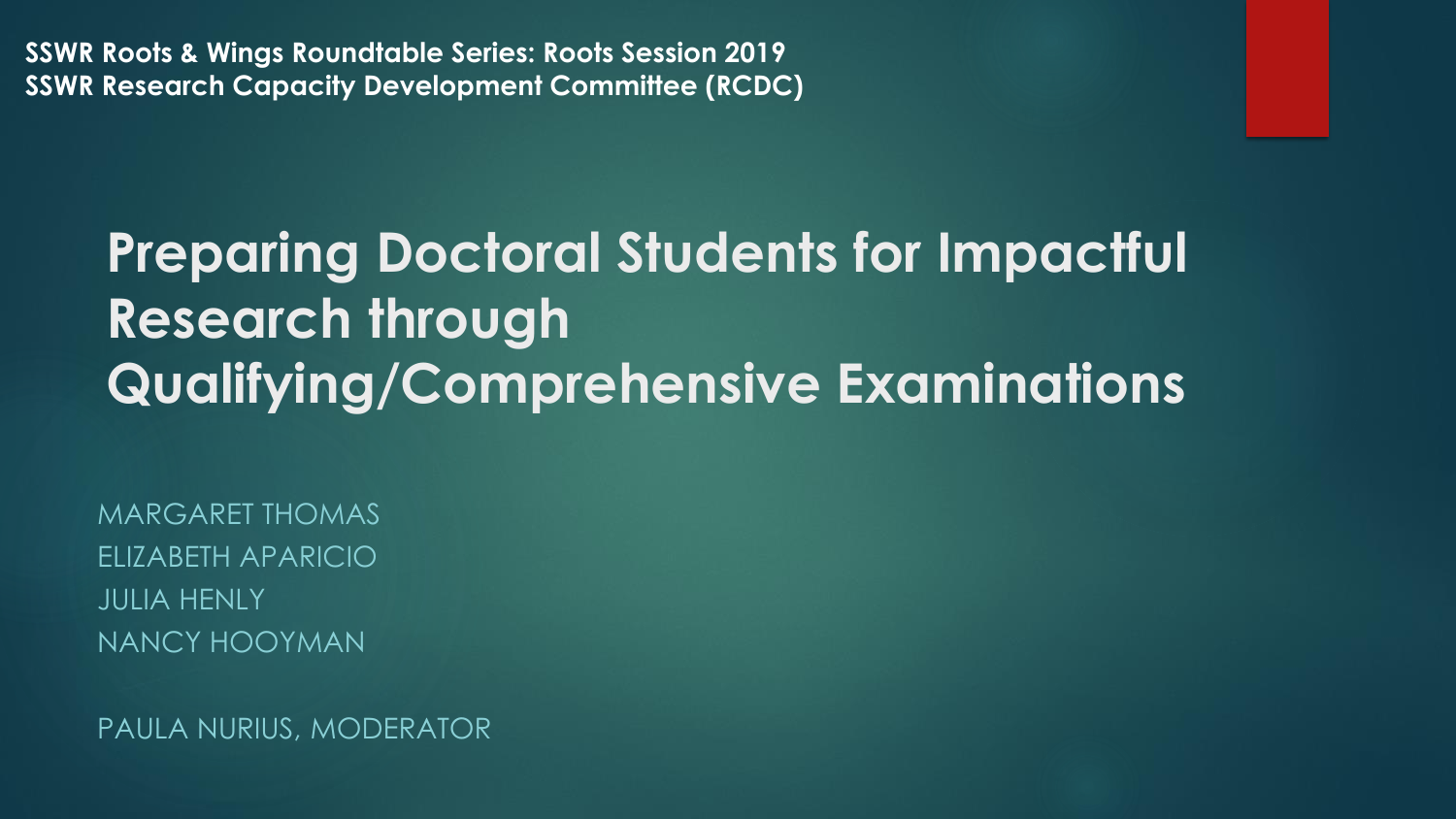### Overview

- ▶ Context for Roundtable focus
- ▶ 4 segments: Brief presentations & discussion

1. Competencies to prepare graduates for high impact research addressing complex challenges of our time

2. Exam structure/process: strengths & gaps (consumer perspectives)

3. GADE survey findings: Do aspirations contrast with current practices?

4. Role of doctoral exams as strategy toward equipping with these skills and competencies

 Concluding discussion: Where are we now, where do we aim to be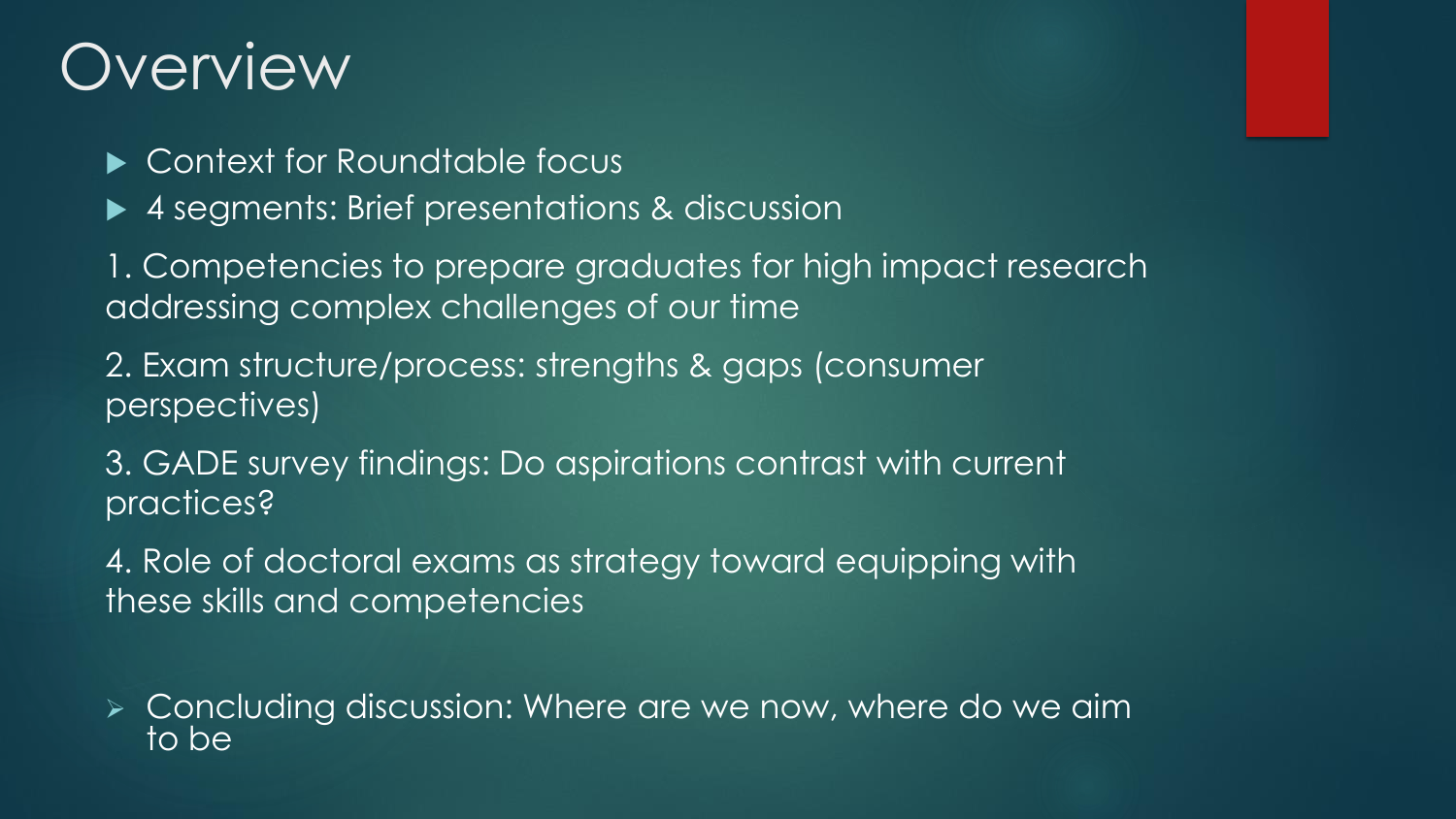### Context for Roundtable focus

- Well equipped contributors: complex scientific pursuits & translation; impact expectations
- SW doctoral training often limited pedagogical models, evidence to guide structure & process
- Without accreditation-type guidelines, need ongoing assessment of educational strategies to priority outcomes
- ▶ GADE & SSWR collaboration stimulate reflection, support aspirational intentionality
- Recognize ranging contexts, priorities, approaches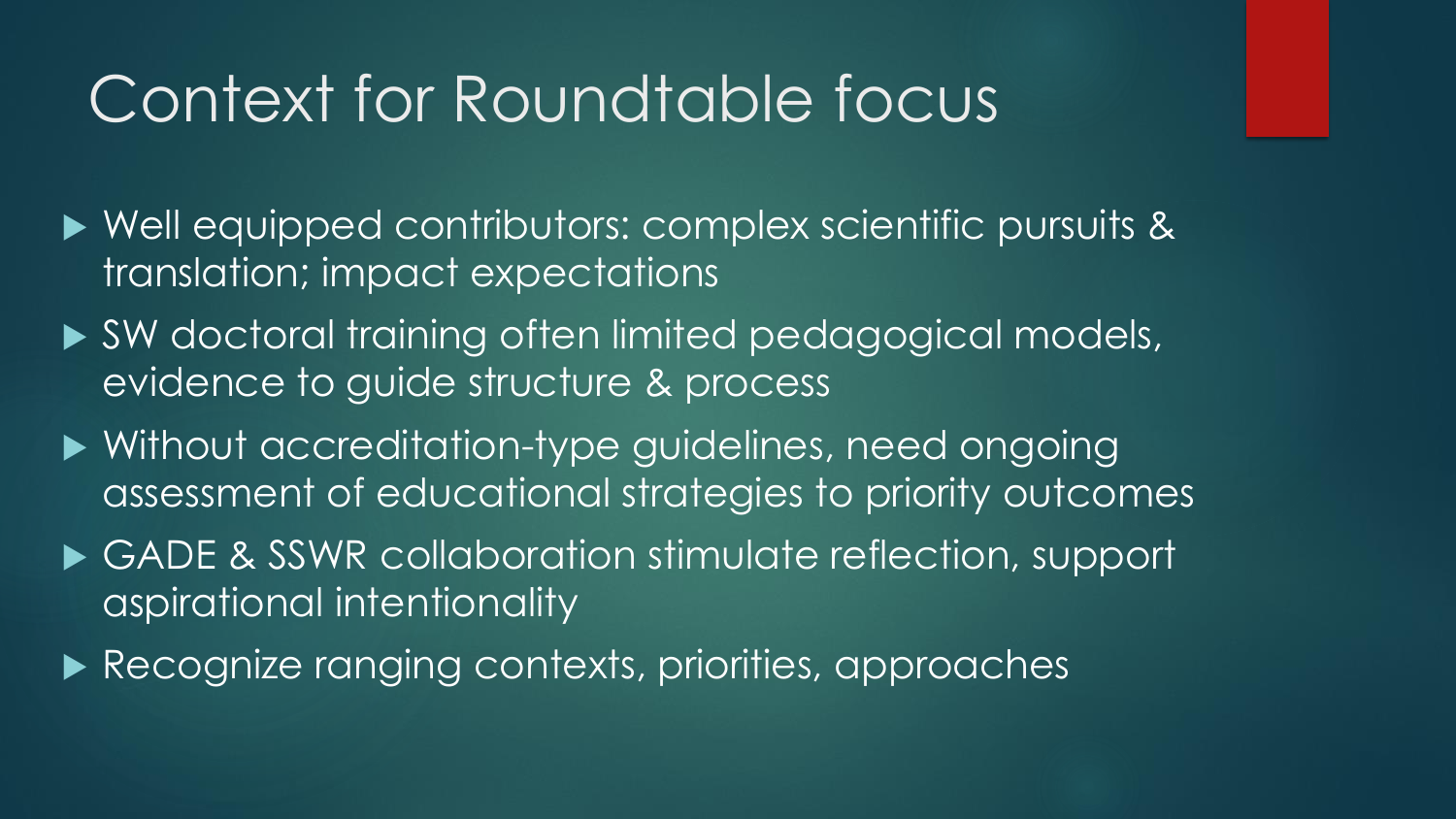### T-shaped Scholar: Depth + Cross-cutting Meta-competencies



• Educational models that span across (meta-competencies) but also support depth within (specialization expertise, socialization)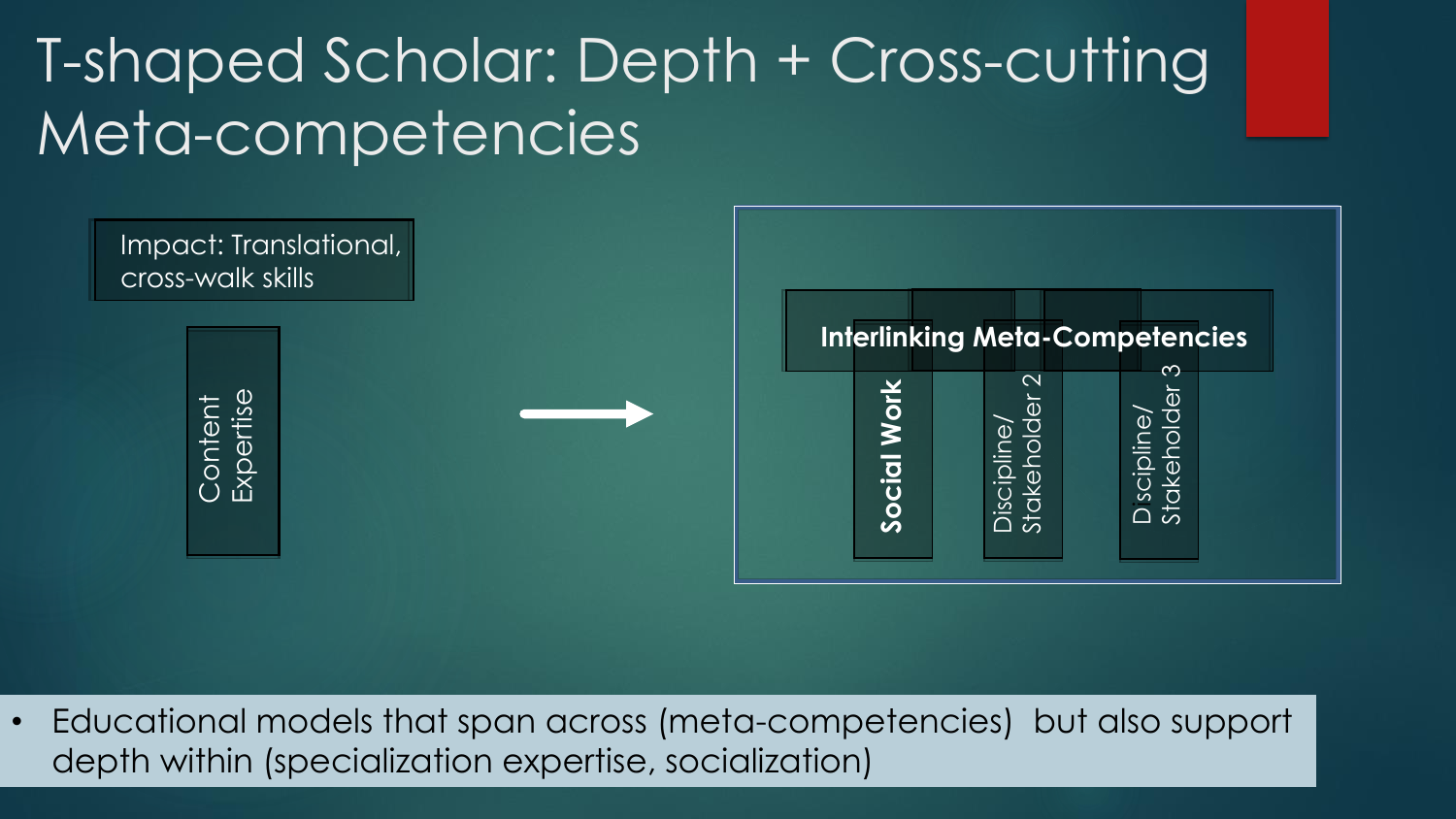### Getting to impact: Examples of metacompetencies

- Non-defensive reflectiveness
- Critical thinking
- Cross-disciplinary content synthesis
- Inter/trans-disciplinary communication Understanding & being understood
- Inter/trans-disciplinary communication Managing differences
- "Translation" to stakeholders, others related to impact



• Educational models that span meta-competencies and depth within (specialization expertise, socialization): What does this take?<br>
Socialization inter/frams-disciplinary communication<br>
Managing differences<br>
expertise, of the social Working Computer of the social Working<br>
Properties that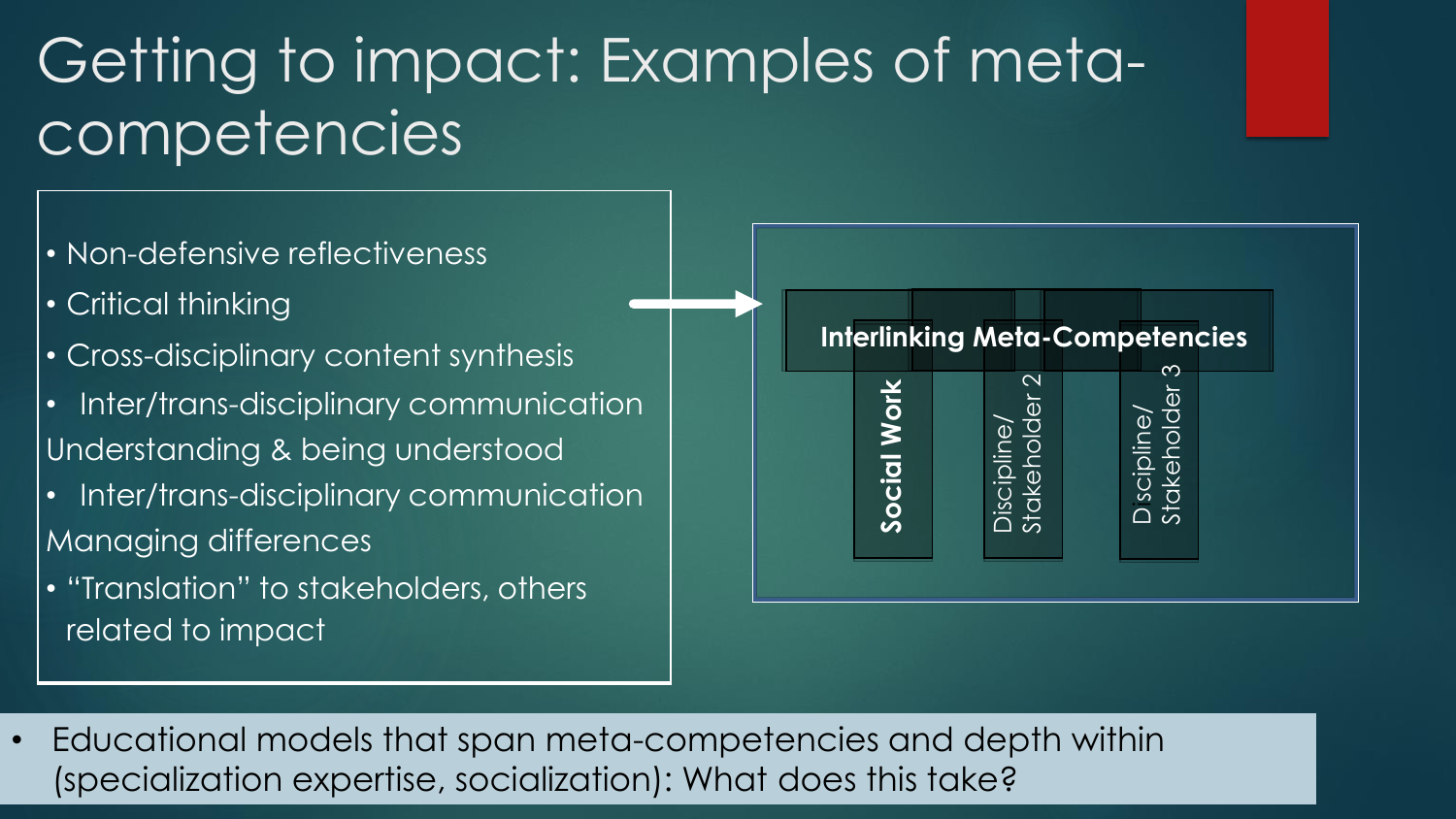### Range of Aims & Formats

- Qualifying exam, comprehensive exam & other types of formats
	- **Lack of clarity about what these mean across programs**
- Goals range from preparing students for high impact equitydriven research to mastery of content & gatekeeping function to prep for dissertation
- Strong interest by PhD directors to learn about others' exam experiences
	- ▶ No "perfect" structure/process
	- ▶ Do exams have unintended negative consequences (e.g., slowing students' progress toward completion)?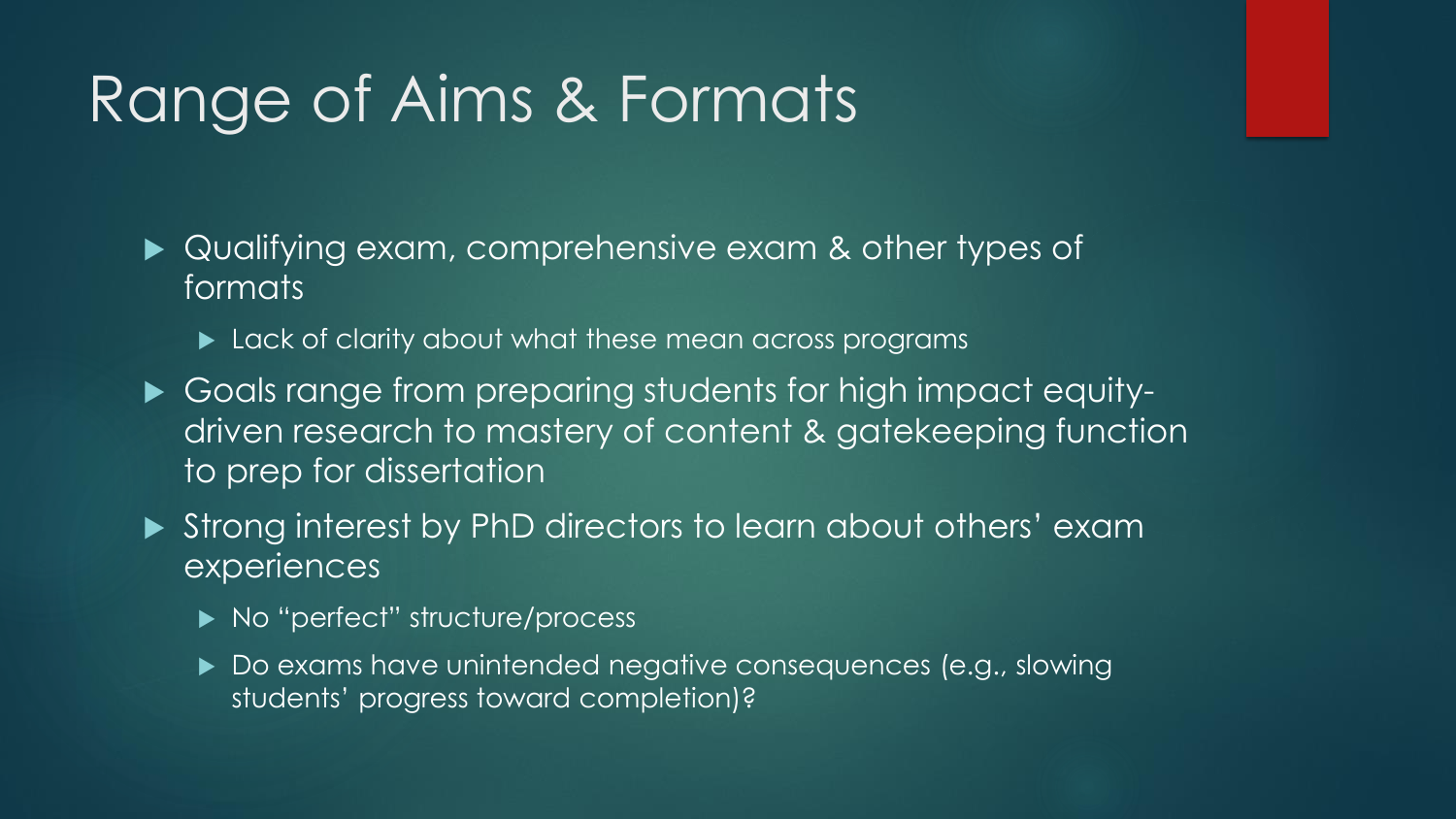# Priority competencies  $\rightarrow$  readiness for impactful research careers…?

- ▶ Broadly, end goals doctoral preparation for contemporary research careers? Trained to do?
- **Priority competencies important to achieve these end** goals?
- $\blacktriangleright$  These features of scientific context and readiness skills: Resonate with your own/program perspectives?

#### Brief discussion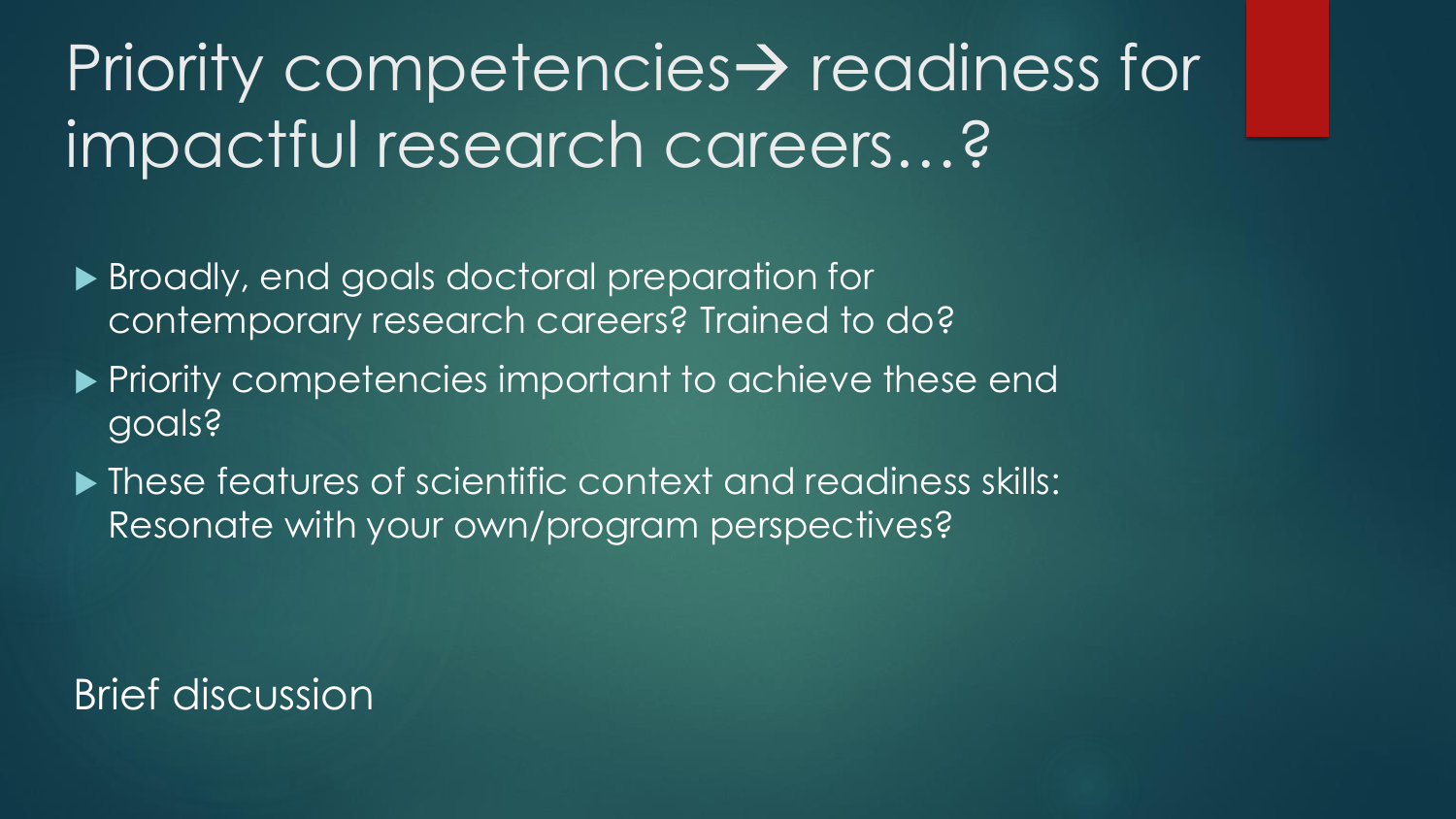Exam structure/process examples: Strengths & gaps (consumer perspectives)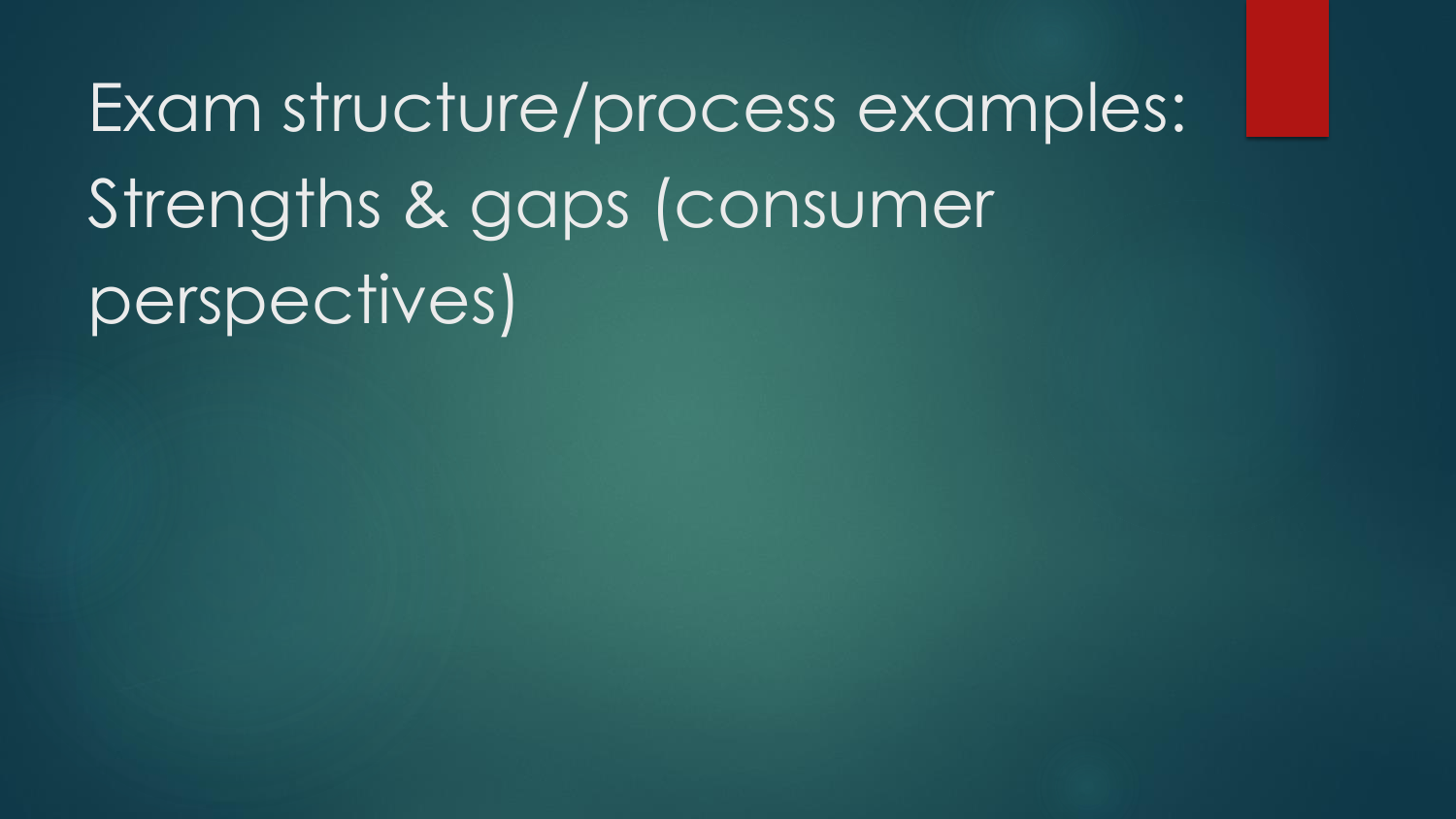#### Exam Structure

- ▶ Two part, take-home exam:
	- 1. In-depth article critique; choice of 5 published articles selected by program
	- 2. Analysis of a social problem of interest, similar to a Grand Challenges white paper; incorporate social justice theory



Assessment: double blind review by faculty members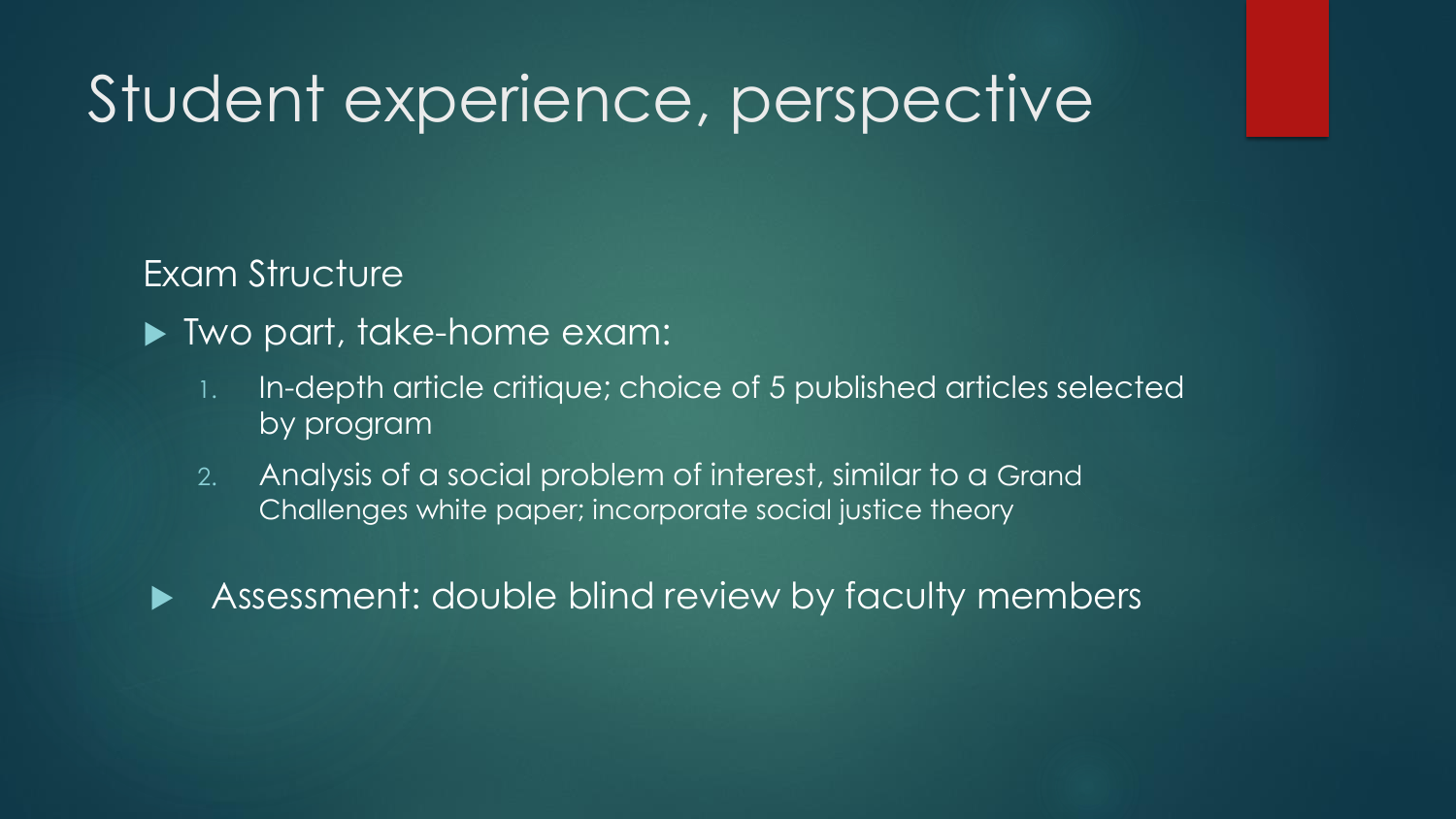#### Key Knowledge & Skills

- Perceived overall goals:
	- Demonstrate synthesis of core knowledge from coursework
	- ▶ Demonstrate critical thinking and analysis skills
- ▶ Specific content and skills assessed:
	- ▶ Comprehensive skills and substantive knowledge to evaluate strengths and weaknesses of academic research
	- Integrate understanding of a body of research with assessment of gaps in evidence and knowledge
	- ▶ Articulate specific policy, practice, and research recommendations
	- ▶ Operationalize social justice concepts through application of concrete theories of social justice to social problems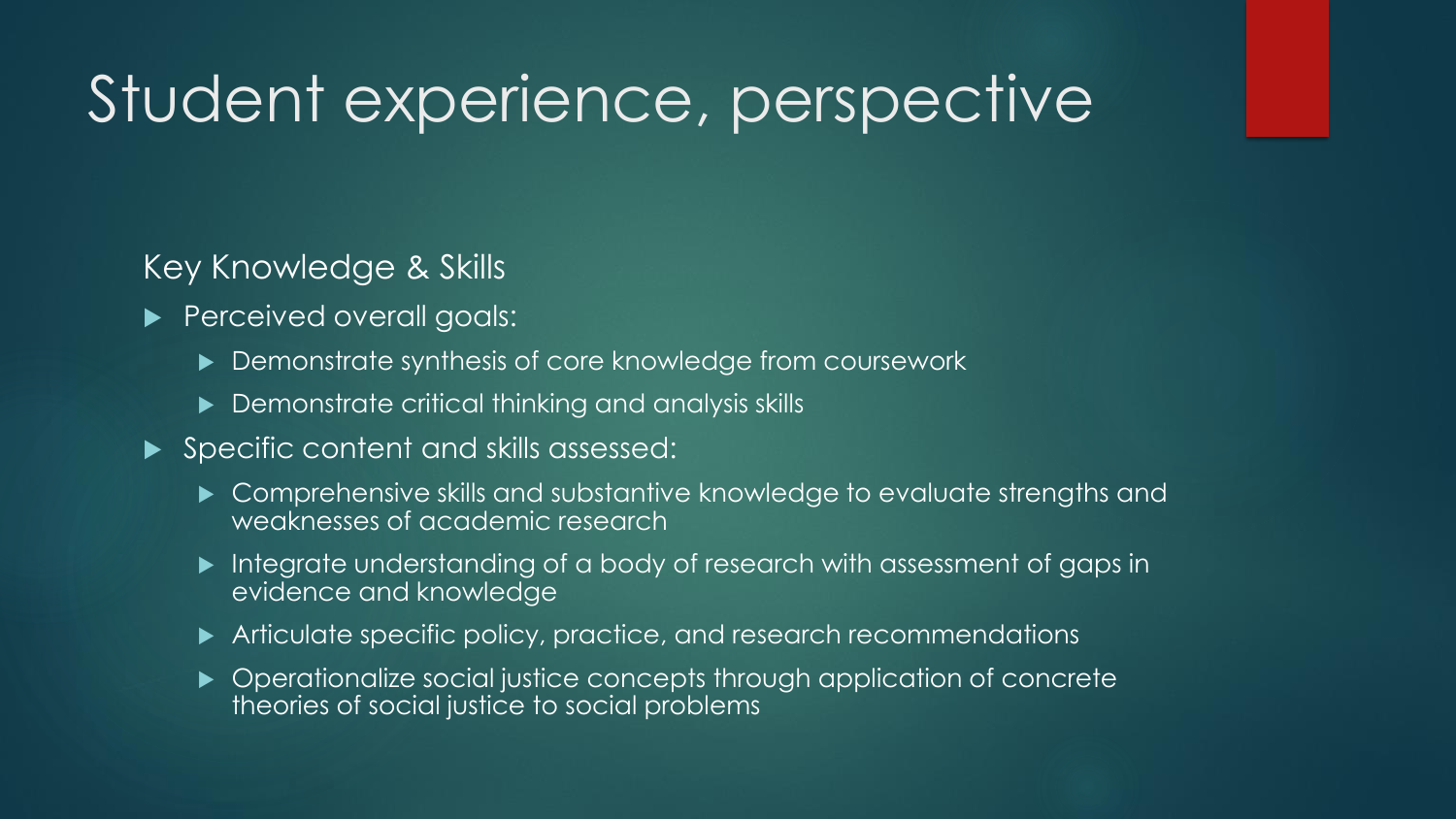Preparation for Future Work

- **Article Critique** 
	- ▶ Underscored value of range of methodological & substantive knowledge
	- ▶ Encouraged specific, constructive critique of others' research
	- ▶ Did not represent a typical form of academic research/writing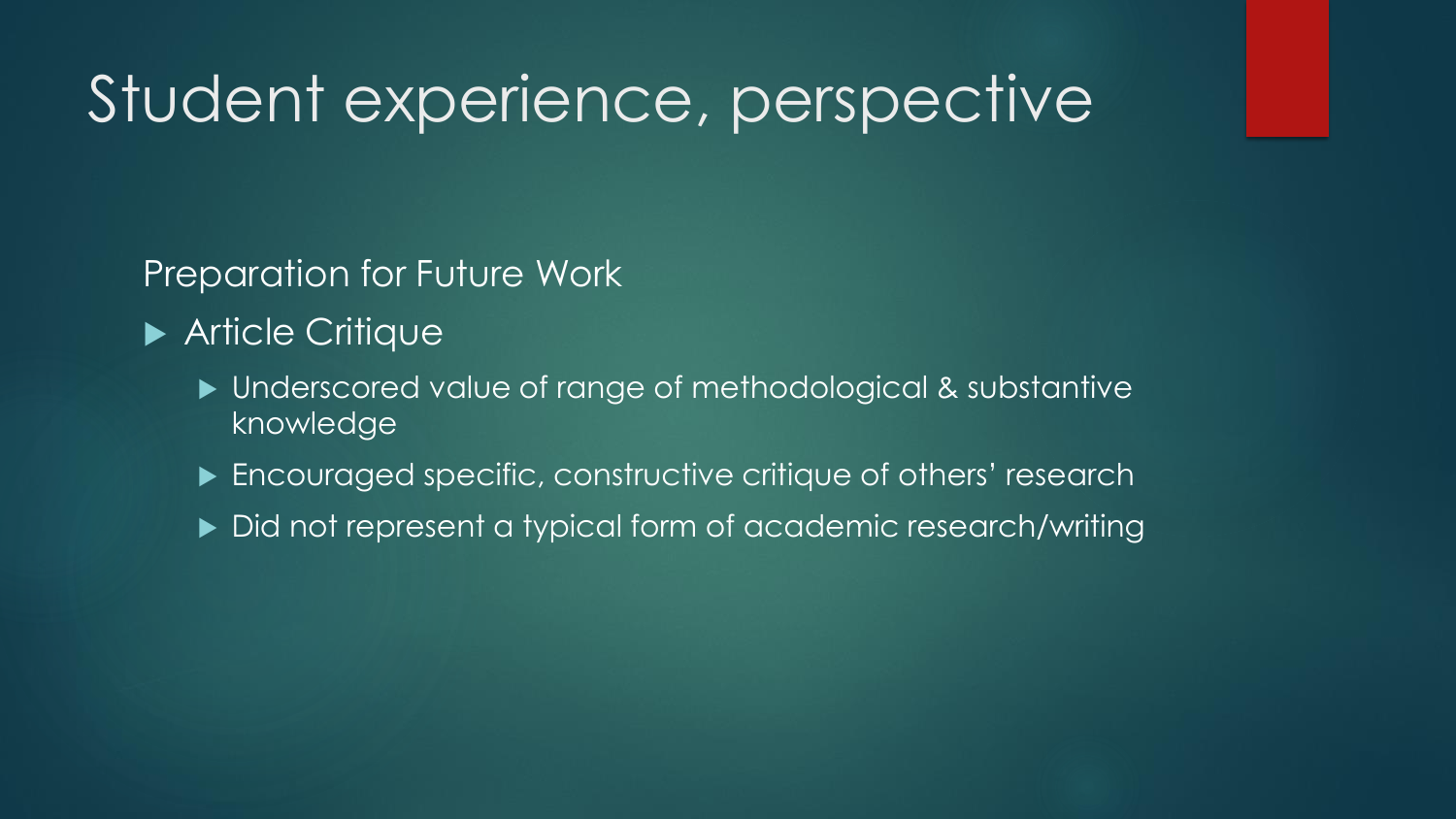Preparation for Future Work

- Grand Challenges paper
	- ▶ Encouraged viability of taking on "wicked" problems
	- Promoted complex, cross-competency thinking
	- ▶ Required identification of multi-domain, real world impacts
	- Asked for individual work on project that would benefit from multiple perspectives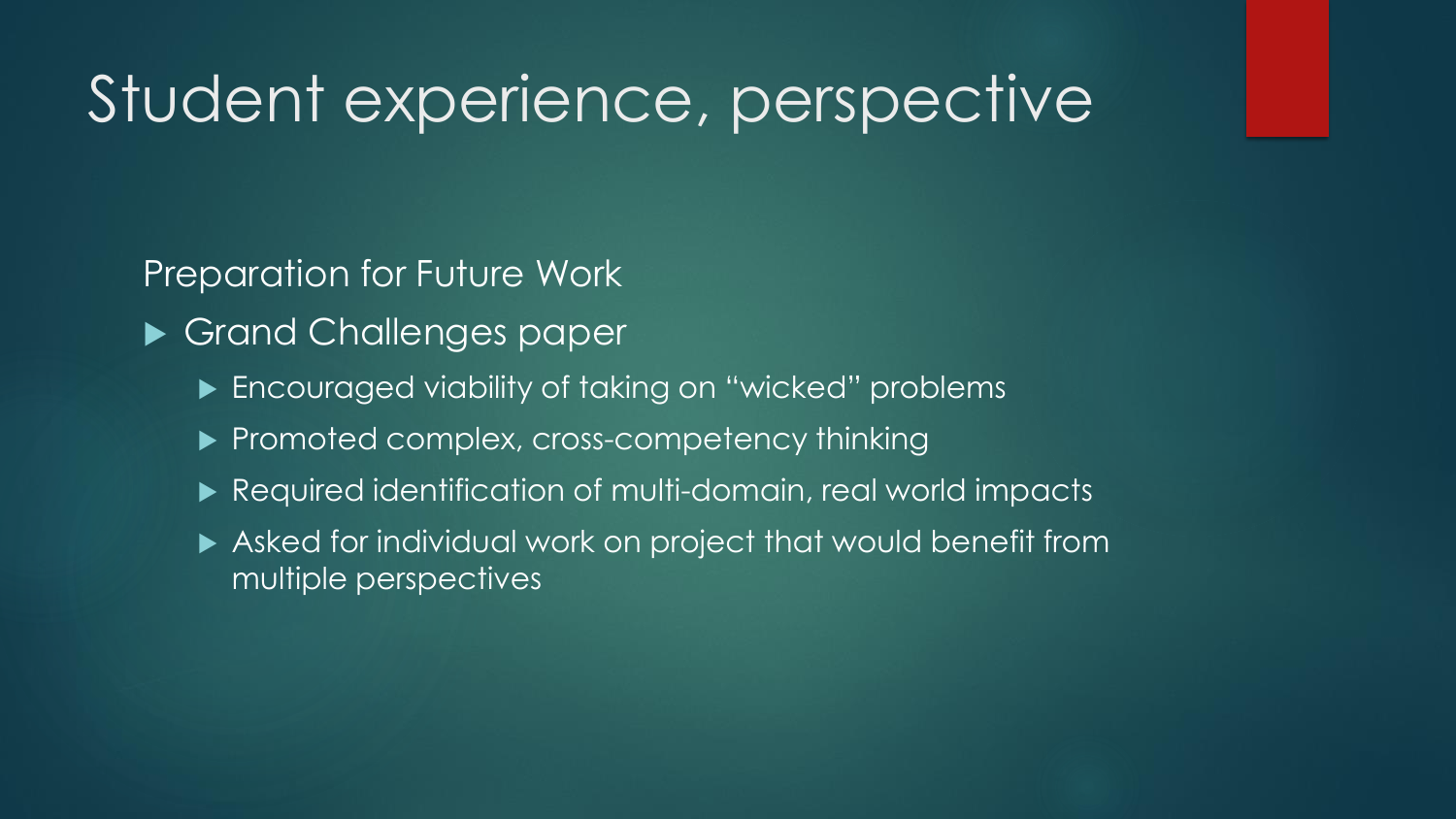### Early career experience, perspectivet1 Dr. Liz Aparicio Retweeted



**Sarah Kark** @sarah\_kark

i love this message for academia

 $\checkmark$ 

A pic with a message:

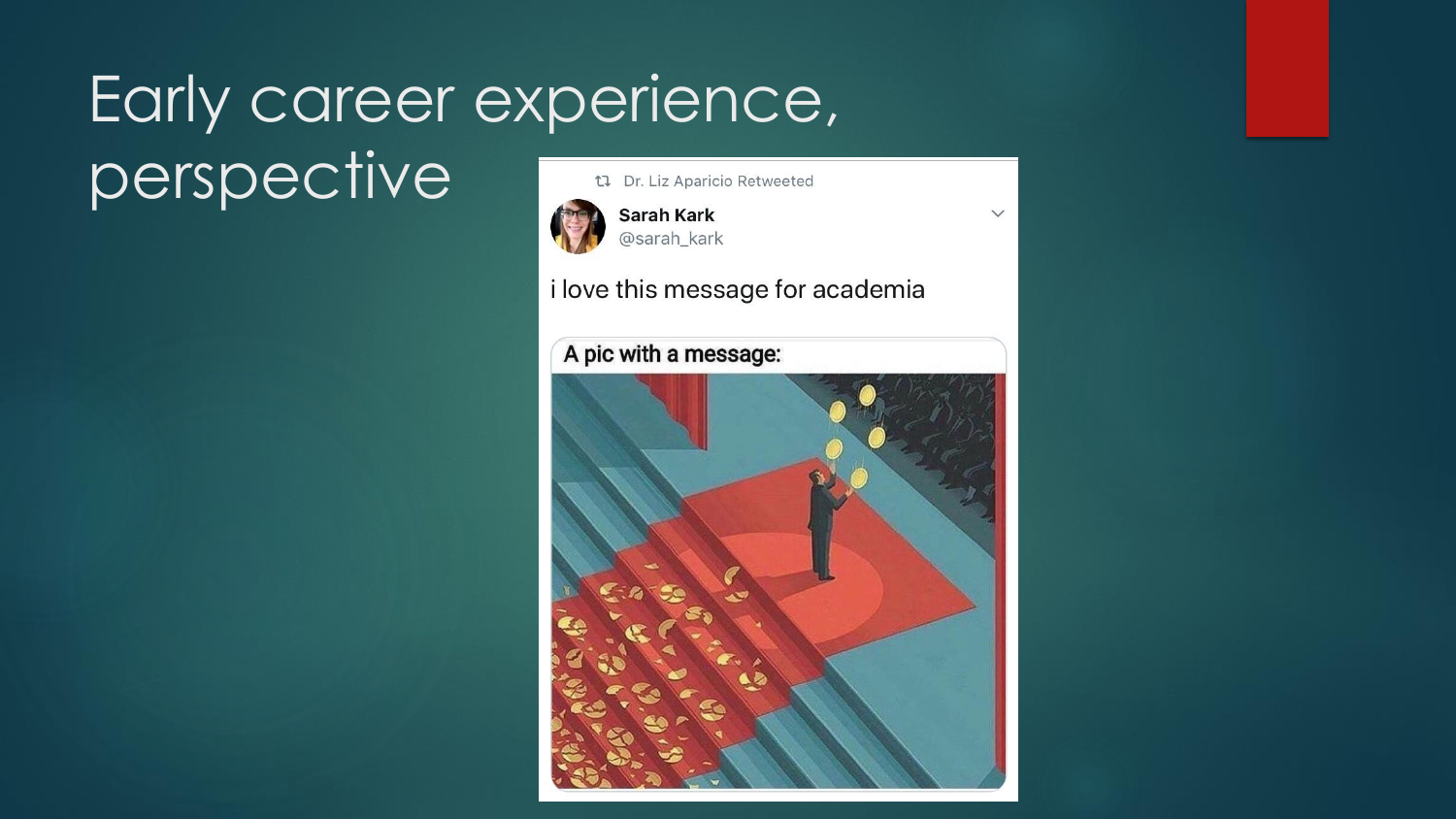### Early career experience, perspective

#### **Integrative Seminar**

- Exam: Comprehensive Review Paper (8-10 articles; or 4-5 ethnographic books; 25-35 p. plus matrix, tables, figures, references)
- ▶ 2 months, typically between years 2 & 3 for FT students
- **Benchmarks** 
	- $\blacktriangleright$  June 1st:
		- ▶ Topic or central problem
		- ▶ Central research question(s)/hypothesis(es) guide comprehensive paper
		- Search strategy, includes databases to search, keywords, inclusion/exclusion criteria
	- $\blacktriangleright$  June 21<sup>th</sup>:
		- ▶ Complete data matrix studies be included
	- $\blacktriangleright$  August 1st:
		- Complete comprehensive review paper, submit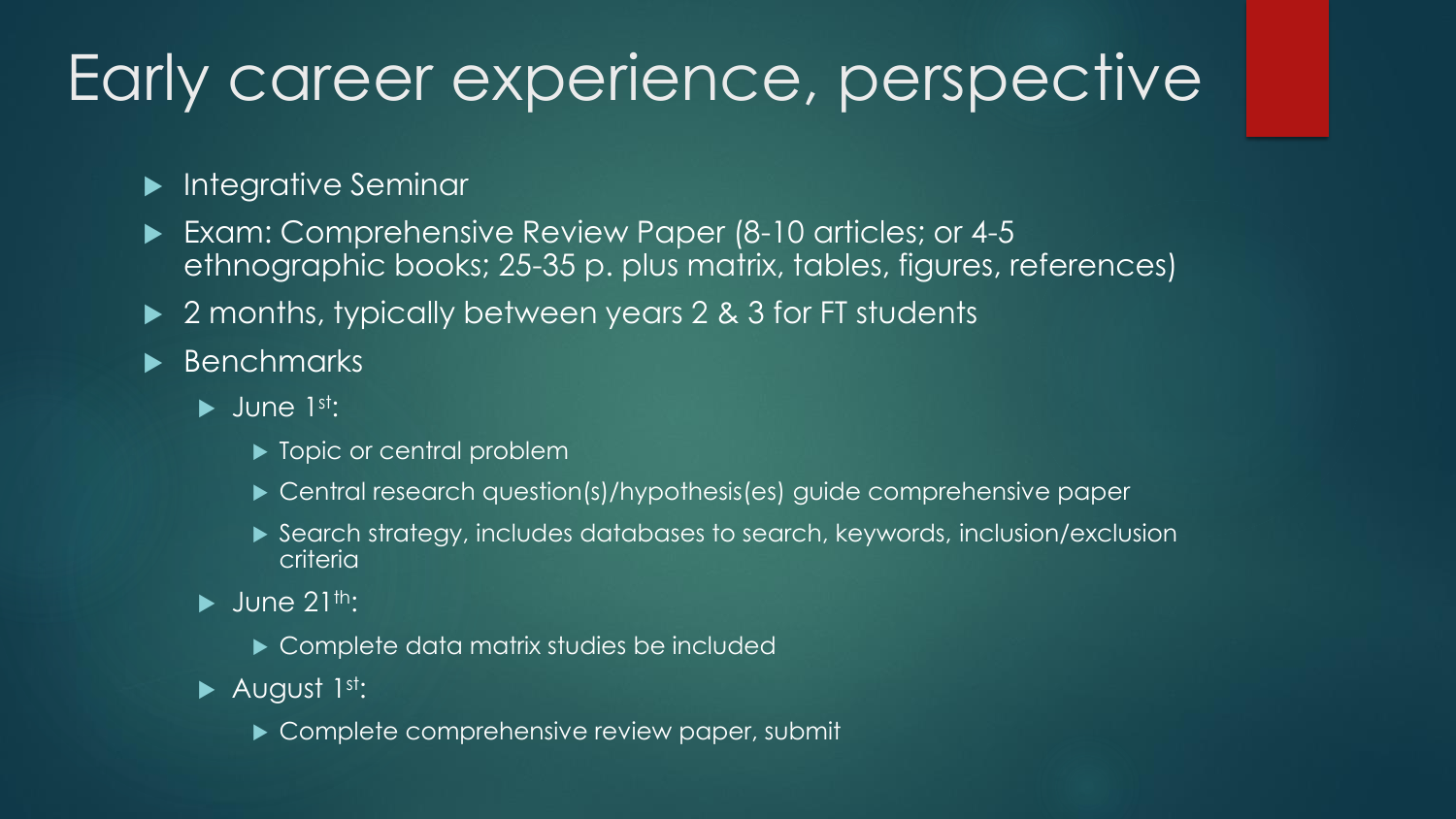### Early career experience, perspective

- **Provided structure targeted attention to topic within broader area** of interest
- ▶ Critical thinking throughout
- Structured methods critique (Methodological Quality Rating Scale, Miller et al., 1995)
- **Led well into dissertation proposal process year 3** 
	- ▶ Topic of comprehensive review: impact of teen mothers' own maltreatment
	- $\blacktriangleright$  Topic of dissertation: experience of motherhood among teen mothers in foster care
- ► Led well into next steps as faculty member
	- ▶ Provided potential solo-authored manuscript product
- Advancing equity and social justice not an explicit focus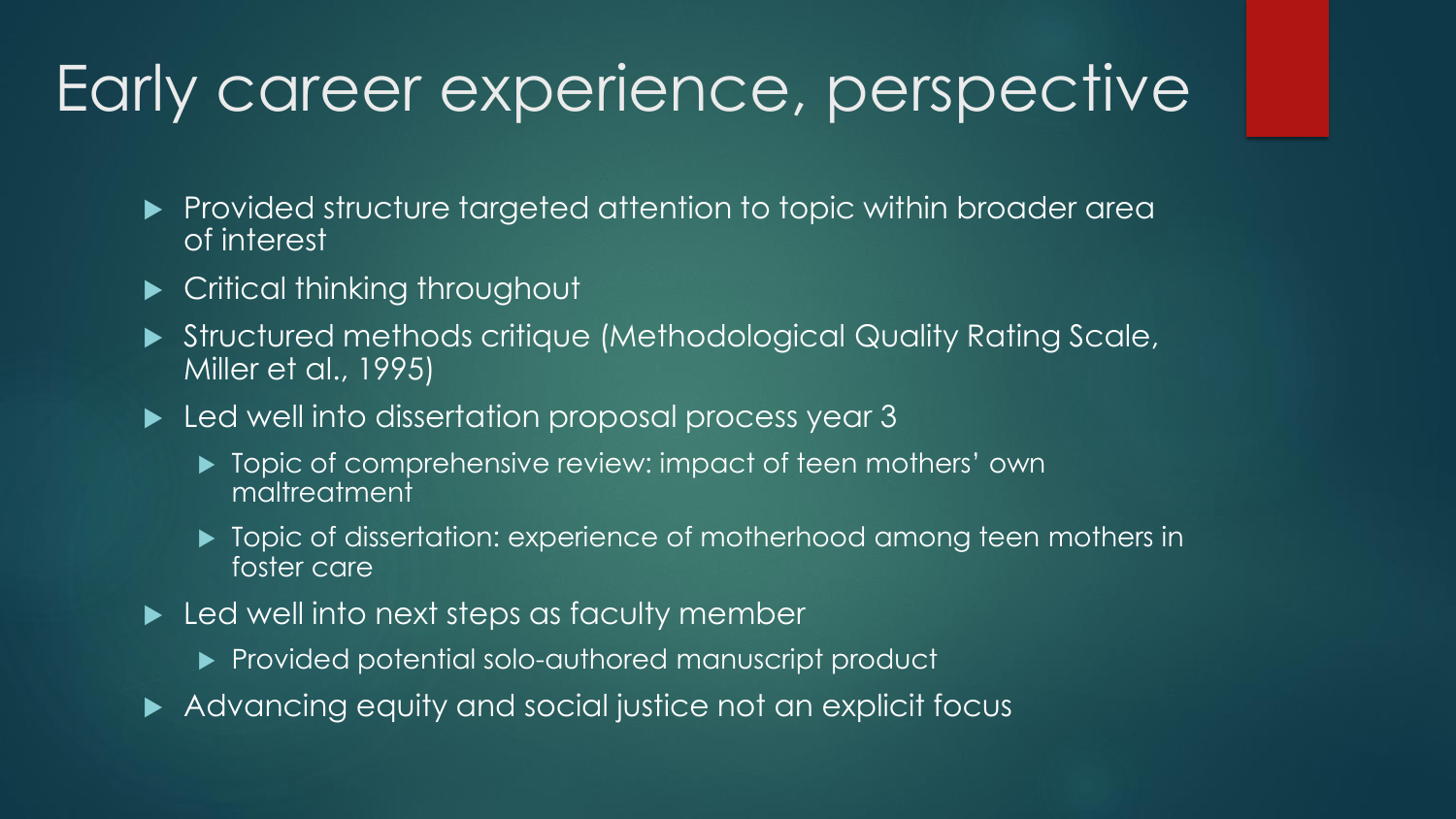### Early career experience, perspective

- Current institution's qualifying exam structure (UMD Department of Behavioral and Community Health, not Social Work)
- $\blacktriangleright$  Two parts over two weeks plus oral examination with review **committee** 
	- R21 grant responding to one of two FOAs
		- ▶ Selected by committee differ from current students' areas of interest
	- **Detailed article critique**
- ▶ Much more intensive (full time+ for two weeks)
- Unlikely product be directly usable, though skills are invaluable
- In common: assessment of prior literature
- Distinct: grant writing experience; distilled methods presentation

### Brief discussion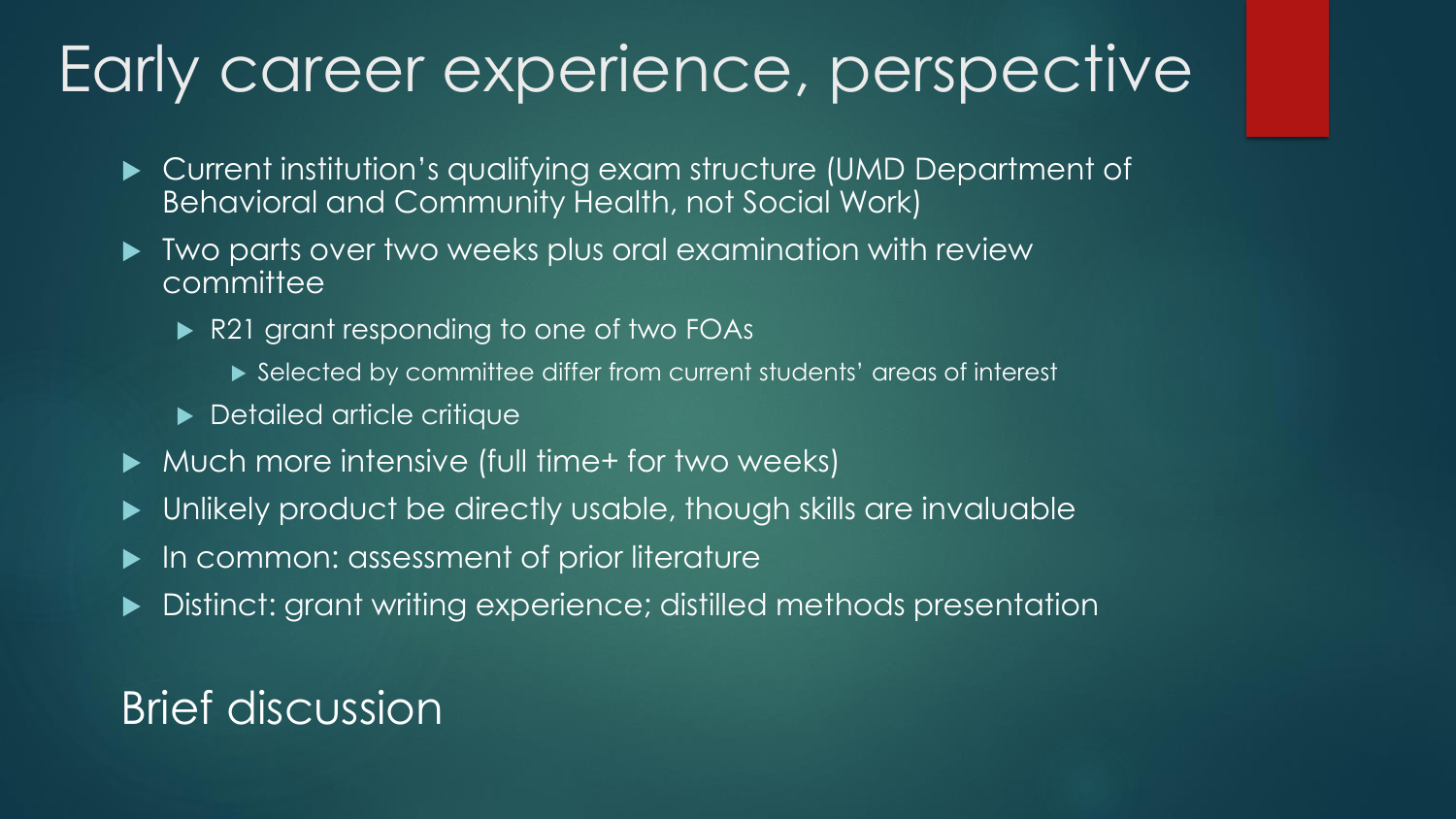### GADE Survey

 Stimulus for survey administered to directors and chairs of doctoral social work programs

 $\blacktriangleright$  N=46

▶ What do program directors/chairs report be their purpose and pedagogical intentions in regard to the doctoral exam?

 $\blacktriangleright$  Closed- and open-ended responses from survey

✓ Begin with closed ended items on pedagogical intentions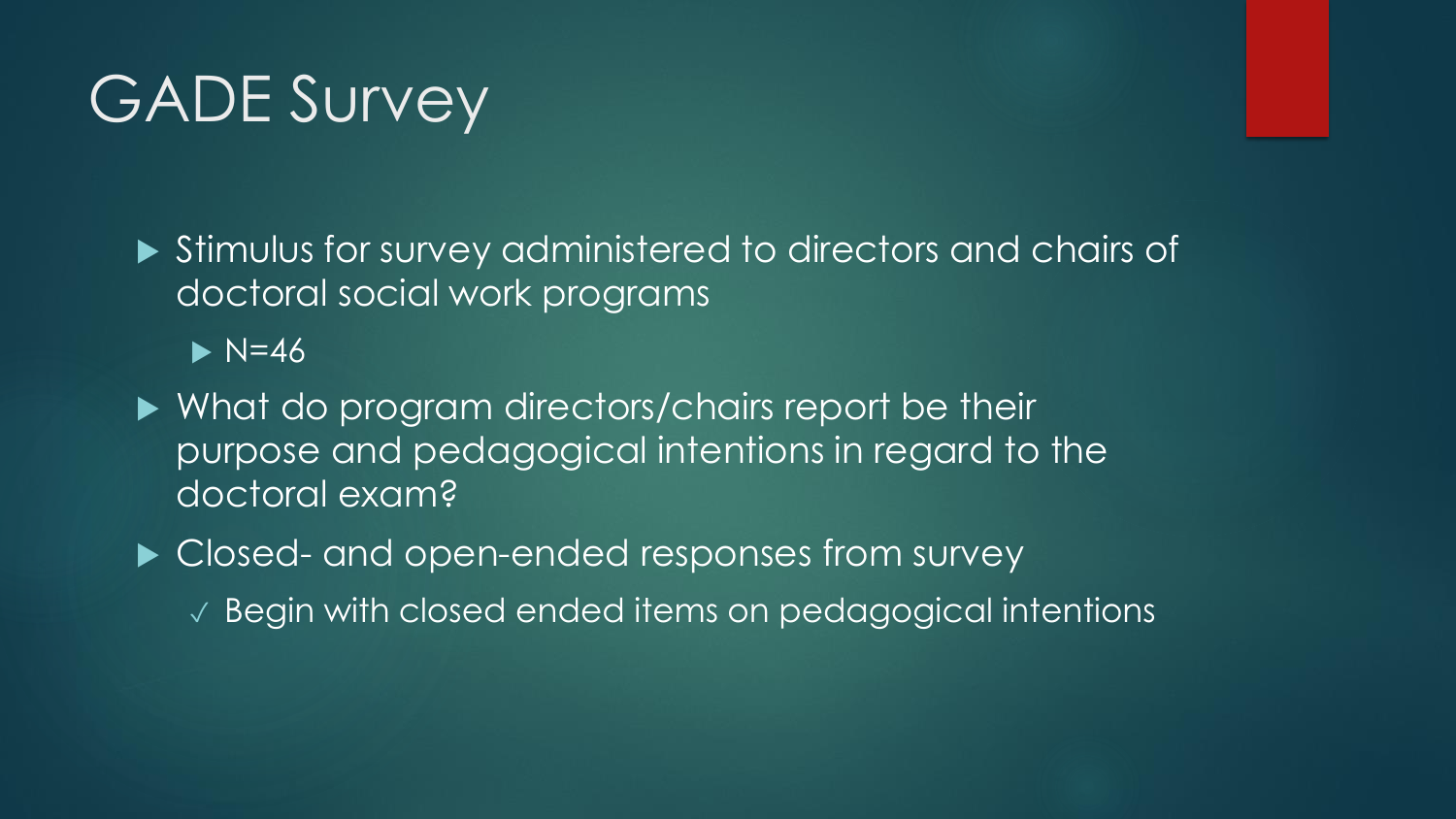Pedagogical Intentions, 9 items *In consideration of the primary pedagogical intentions of your doctoral program's exam(s), how important are each of the following?* 

|                                                 | To assess competency in a body of social work knowledge that your program<br>believes is fundamental to the broader social work discipline |
|-------------------------------------------------|--------------------------------------------------------------------------------------------------------------------------------------------|
| $\Box$ Competencies<br>for Basic<br>Knowledge   | To assess competency in specific content that has relevance for each student's<br>specialization                                           |
|                                                 | To prepare students for a specific aspect of the dissertation process                                                                      |
| $\Box$ Competencies<br>for Critical             | To assess students' critical thinking skills                                                                                               |
| <b>Analysis</b>                                 | To prepare students to be critical users of scientific evidence                                                                            |
|                                                 | To prepare students to conduct high impact research consistent with social work<br>ethics and values                                       |
| $\Box$ Competencies<br>for Impact and<br>Action | To prepare students to conduct high impact research that has potential to<br>advance social work's equity and social justice aims          |
|                                                 | To prepare students to use research for the purpose of social change and<br>translation to policy, practice, and/or community impact       |
|                                                 | To prepare students to address the Grand Challenges in Social Work                                                                         |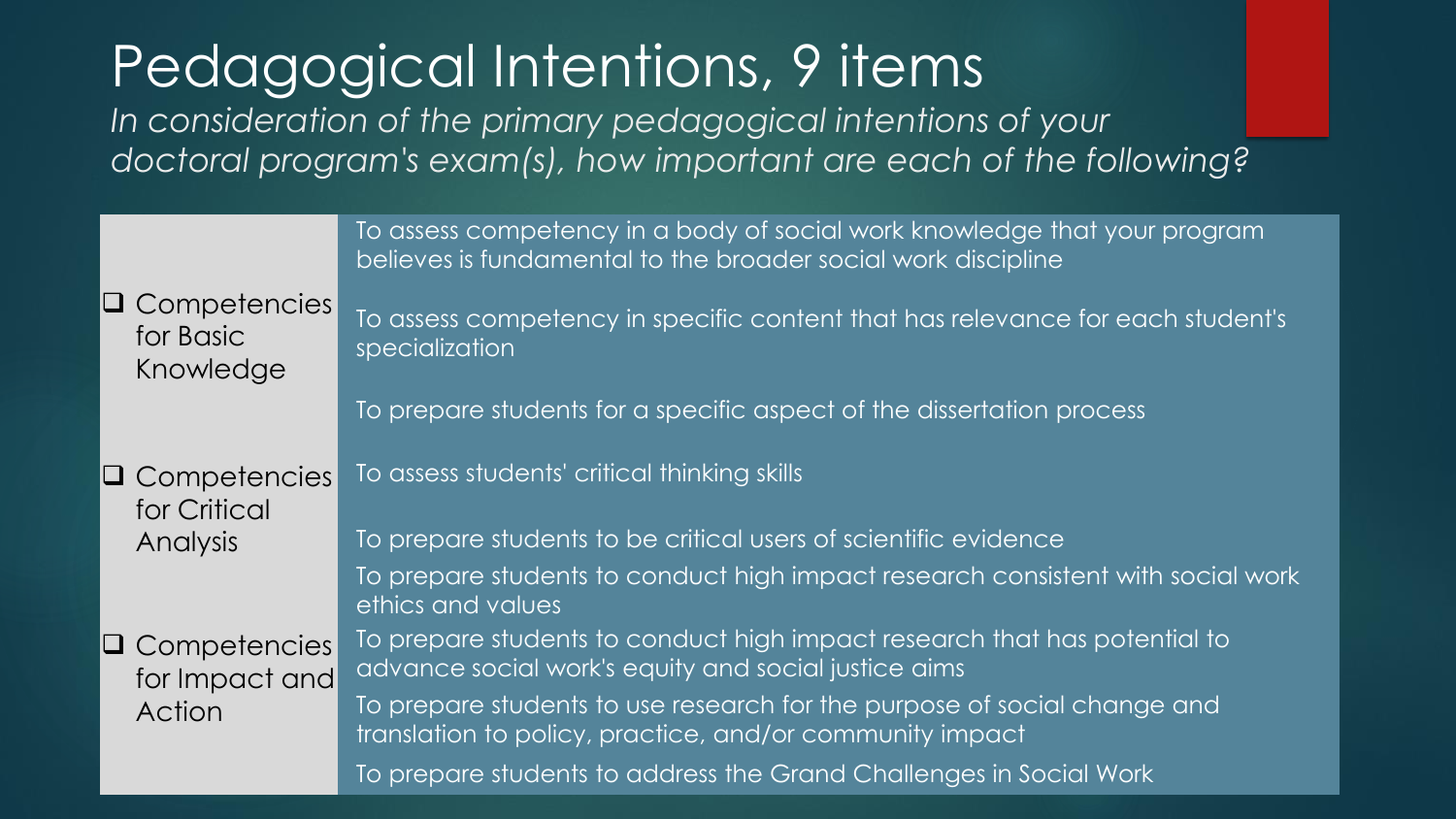# Distribution of responses,

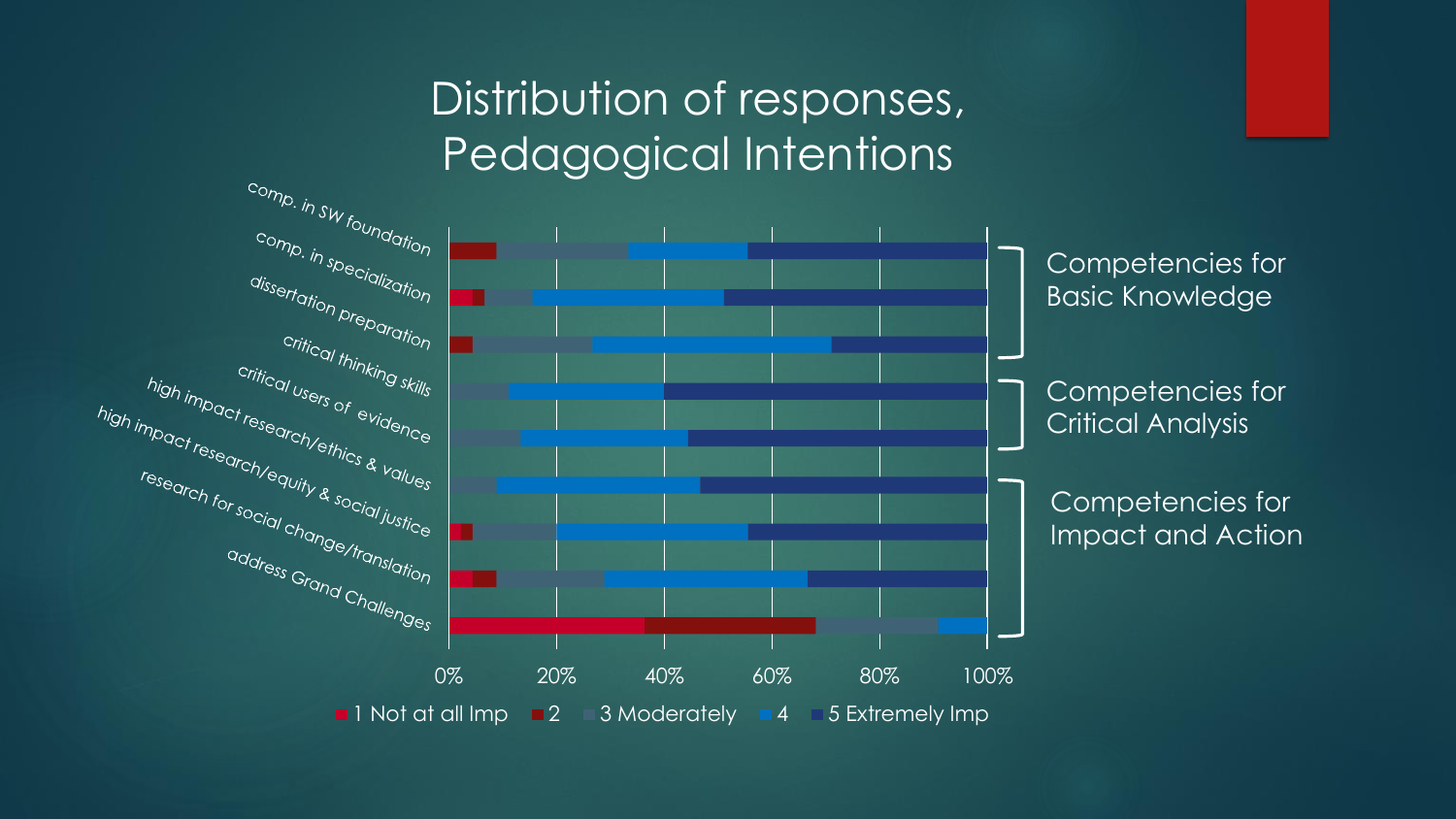### Purpose of Exams: Competencies for Basic Knowledge (open-ended responses)

- Assess students "mastery/synthesis of foundation or core (minimal level of) theoretical & research curriculum content (may or may not be in substantive area) to advance to next year of program"
	- ▶ Content of year 1 & 2 drives most exams: "Structure of exam based on design of course work & overall curriculum"
- Ensure "quality control"/monitor performance ("gatekeeper function"), although rarely used to remove students from program
- **Ensure students are prepared for/ready for the dissertation** ("springboard for dissertation proposal")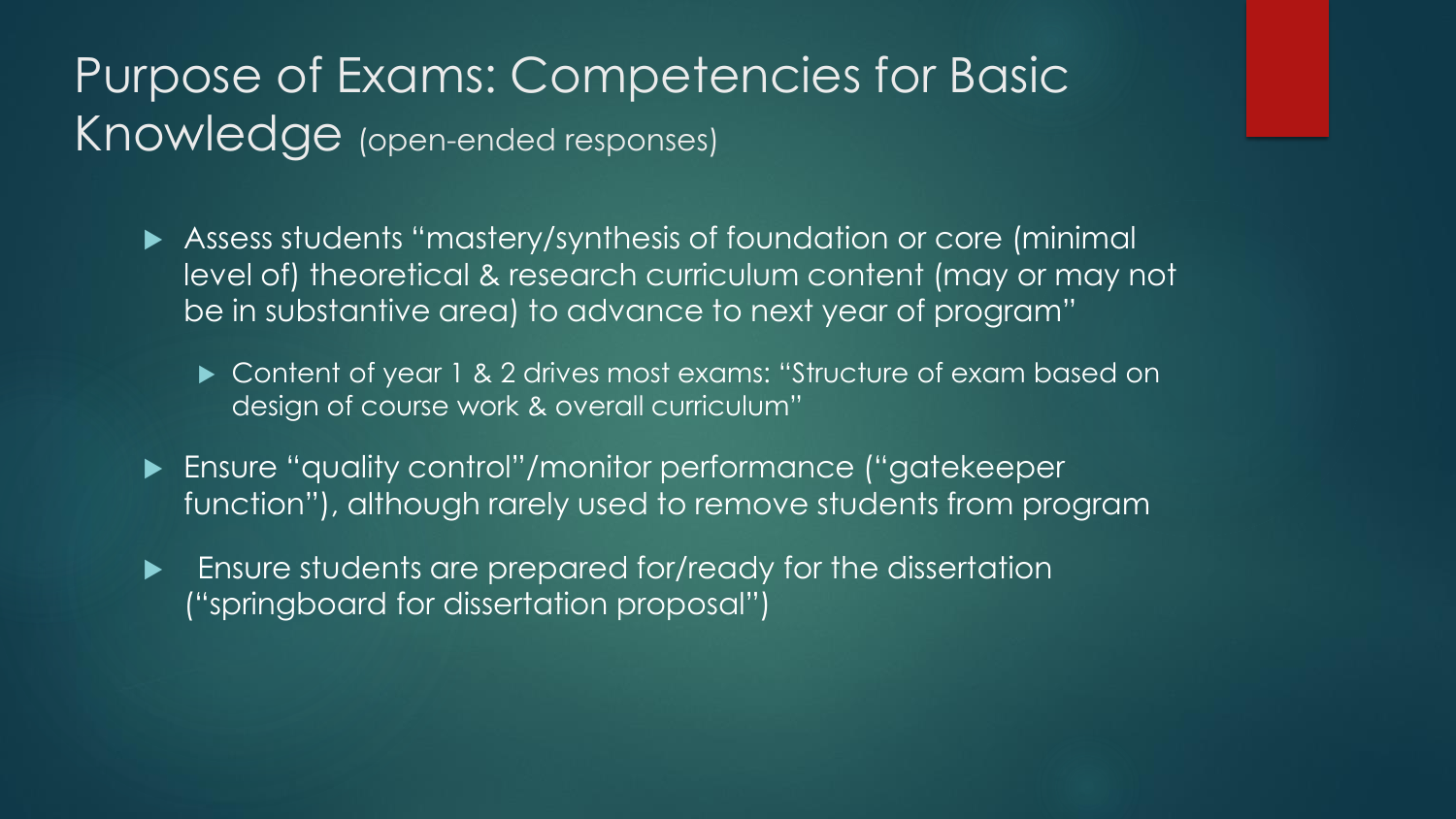# Purpose of Exams: Competencies for Critical Analysis (open-ended responses)

- Ensure preparation to conduct independent (but mentored) research
	- ▶ "Develop a testable research question"
- Demonstrate "analytic & critical reasoning skills"
- Assess ability "to integrate & apply content from core curriculum (integrated & critical review of literature/research)"
- **Demonstrate "an engagement with intellectual thought &** ability to articulate that engagement through writing, oral presentation & discussion"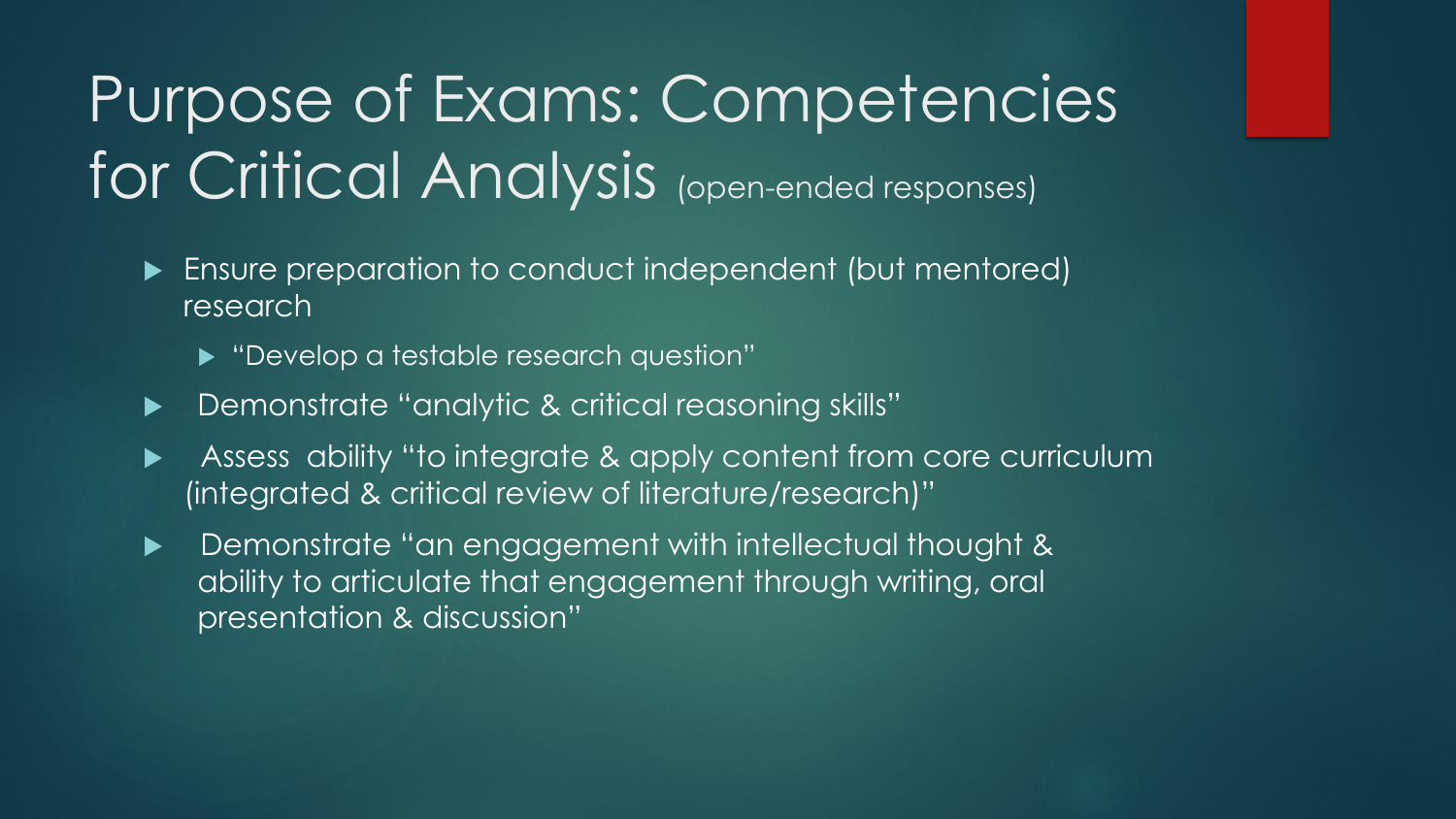### Purpose of Exams: Competencies for Impact & Action (open-ended responses)

- ▶ No mention of goals re: equity, social justice, translational science or impact in open-ended responses.
- A "disconnect" between open –ended responses about exam purpose & quantitative responses re: "high impact research/equity & social justice" &"research for social change/translation."
- ▶ One mention "produce advocates for social change capable of providing leadership in communities & organizations"
	- Appears to be from a practice-oriented program
- ▶ One mention "prepare students to articulate contribution to moving the field forward"